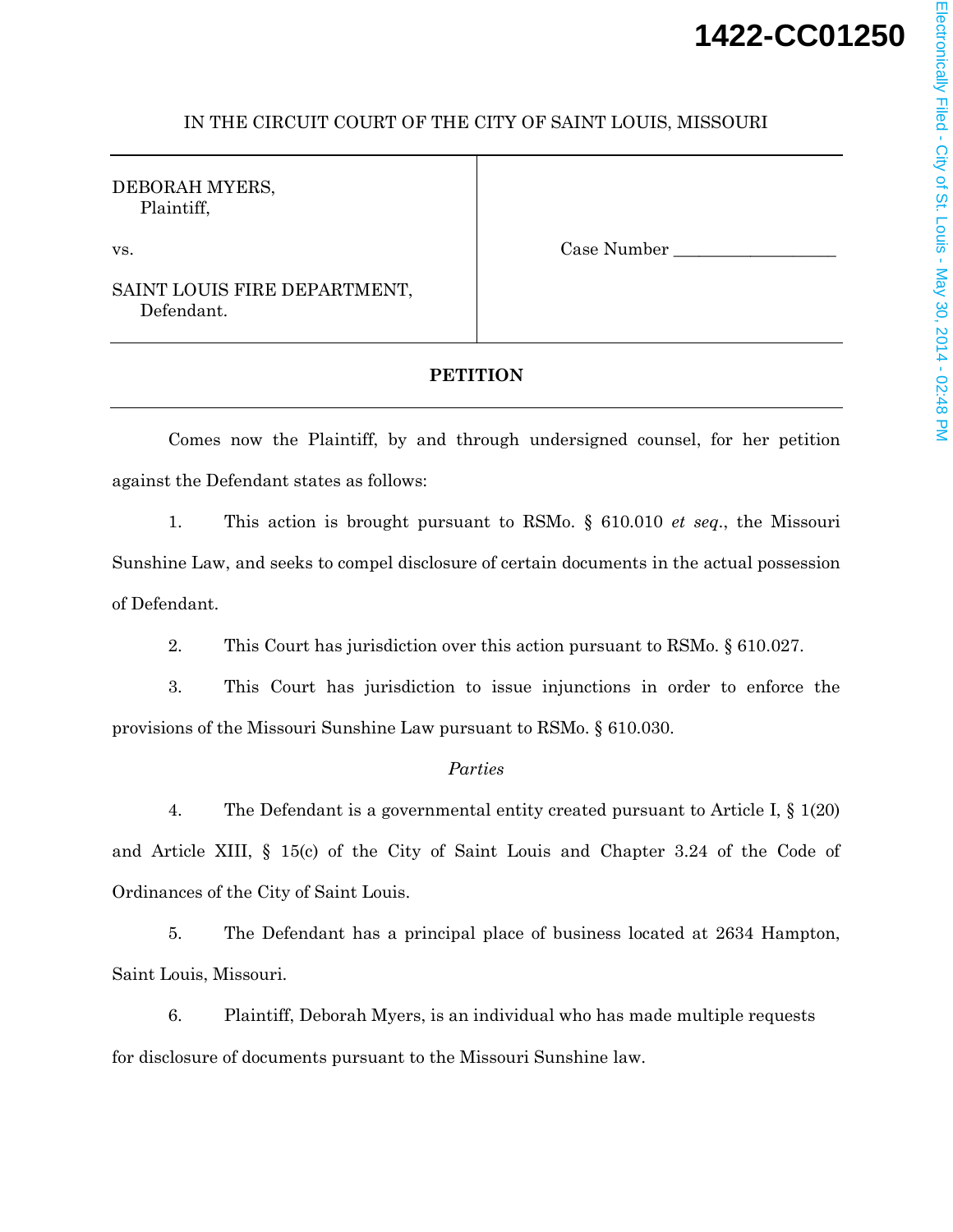#### *Venue*

7. Venue is proper in this Court because the principal place of business of the St. Louis Fire Department, Bureau of Emergency Medical Services, is in the City of St. Louis.

#### *Violation of RSMo. § 610.010 et seq.*

8. Beginning in December 2012, Plaintiff requested public records relating to calls made to the City of St. Louis, through the St. Louis Fire Department's Bureau of Emergency Medical Services, for ambulance services at 4251 Forest Park Avenue, St. Louis, Missouri.

9. For over a year, Plaintiff has sought specific documents relating to calls for ambulance services made to the above address.

10. The Plaintiff's requests were either ignored or received untimely responses.

11. In August and September 2013, Plaintiff received letters constituting denials of her requests, in violation of the provisions of RSMo. § 610.010 et seq., from the City of St. Louis Law Department on behalf of the St. Louis Fire Department.

12. On January 14, 2014, Plaintiff again requested from the Defendant access to and copies of all records for any calls for service at the Planned Parenthood facility located at 4251 Forest Park Avenue, Saint Louis, Missouri 63108, on certain specific dates, together with the 911 calls relating to any of the incidents occurring on those specific dates which were not initiated by way of a complaint or report of a crime. In the alternative, Plaintiff requested all incident reports and computer aided dispatch transcripts for said address since 2009.

13. A copy of the Plaintiff's request, as set forth above, is attached to this Petition as Plaintiff's Exhibit A and is incorporated by reference as if set forth fully herein.